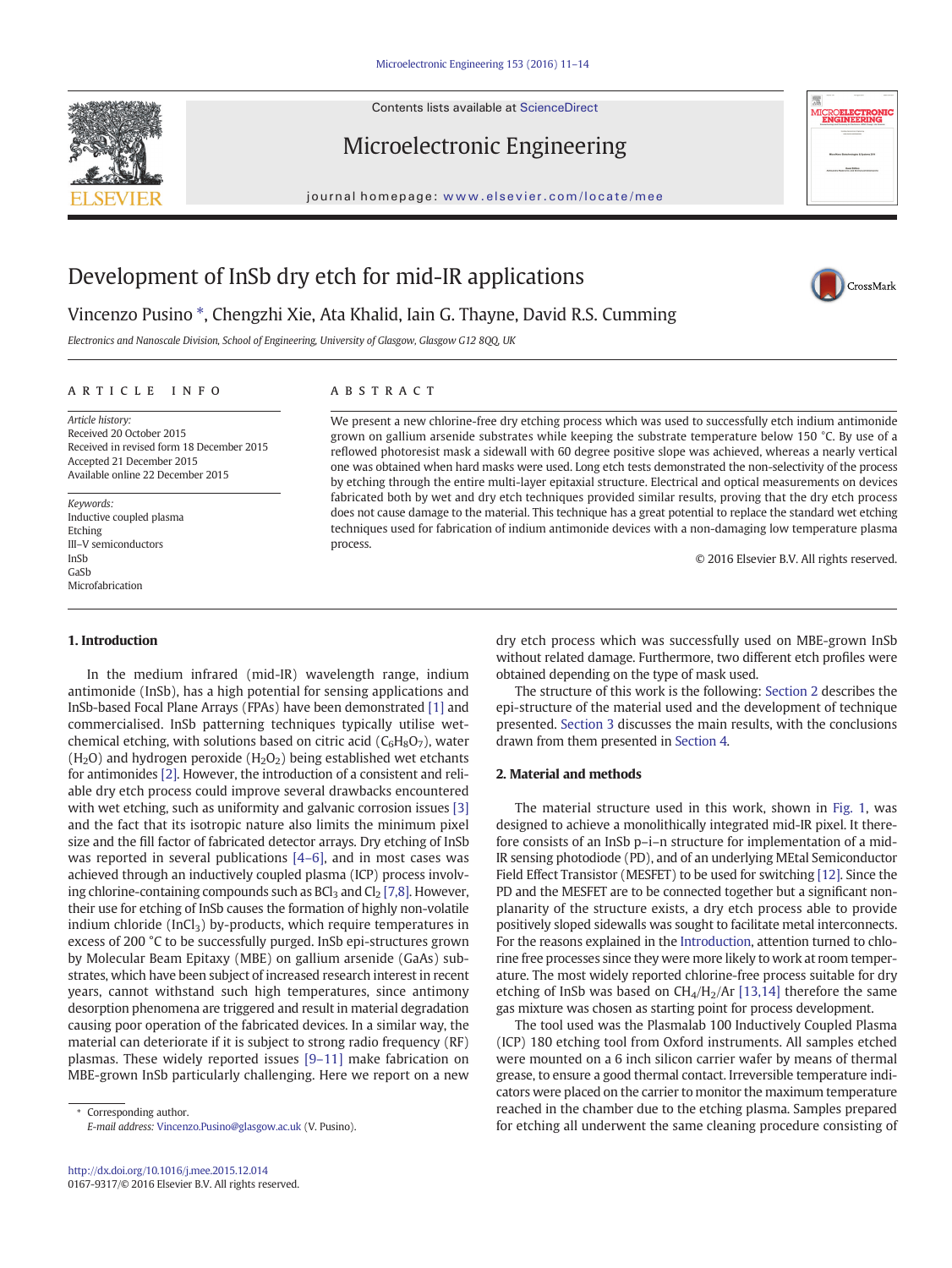<span id="page-1-0"></span>

| InSb $p+$ contact layer           | 500 nm        |                               |
|-----------------------------------|---------------|-------------------------------|
| $Al_{0.15}In_{0.85}Sb$ p+ barrier | $20$ nm       | InSb<br>Photodiode<br>(PD)    |
| InSb undoped active layer         | 3000 nm       |                               |
| InSb $n$ + contact layer          | 3000 nm       |                               |
| GaSb undoped buffer layer         | 300 nm        |                               |
| GaAs undoped buffer layer         | $500$ nm      | <b>GaAs MEtal</b>             |
| $GaAs$ n+ contact layer           | 300 nm        | Semiconductor<br>Field Effect |
| GaAs n- channel layer             | $200$ nm      | Transistor                    |
| GaAs undoped buffer layer         | 500 nm        | (MESFET)                      |
| Semi-insulating GaAs<br>substrate | $\sim$ 630 µm |                               |

Fig. 1. Layer structure of the material used.

OptiClear™, acetone, isopropyl alcohol soak and de-ionised (DI) water rinse prior to the definition of the mask. Ultrasonic baths were not used during the cleaning procedure in order to avoid inducing damage to the material. Tests were carried out using three types of masks: Silicon nitride  $(SiN_x)$ , deposited at room temperature in an ICP reactor; Hydrogen silsesquioxane (HSQ), a negative-tone resist patterned by electron beam lithography; and Shipley AZ4562 resist, a positive-tone photolithography resist. The outcome of each etch test was assessed in the first instance by a profilometer, then samples were cleaved and their cross-section examined by Scanning Electron Microscope (SEM). The etch tests carried out explored a range of chamber pressures, gas flows, ICP and RF power. The results from process optimisation for each of these masks are presented in the next section.

#### 3. Results and discussion

For all of the investigated etch masks, the best results were obtained with an ICP power of 600 W, an RF power of 150 W, a chamber pressure of 15 mT, and a table temperature of 110 °C. These parameters provided a DC bias of −315 V. The next subsections will present the results of the various types of etching masks used.

#### 3.1. AZ4562 photoresist mask

When an AZ4562 photoresist mask was used, the etch profile with a positive slope of approximately 60° shown by the SEM images in Fig. 2



Fig. 2. SEM images showing the results of a 15 minute (a,b) and 90 minute (c,d) etching with AZ4562 mask and optimised  $CH<sub>4</sub>/H<sub>2</sub>/Ar$  gas flow.

was obtained, with a  $CH_4/H_2/Ar$  flow of 15/50/5 sccm and a postdevelopment hard bake of the AZ4562. Subjecting the resist mask to a hard bake between lithography and etching was found to be crucial to achieve a positively sloped etch profile; the subsequent resist reflow caused the mask to acquire a dome-shaped profile whose gradual erosion by the RF plasma translated into a sloped etch. This optimised recipe had an 80 nm/min average etch rate on InSb and a selectivity of 2:1. The maximum sidewall roughness was estimated from SEM images to be approximately 50 nm. This value is most likely due to a direct transfer of the edge roughness of the photoresist mask used, and could be improved by changes in the photoresist reflow process, such as the use of plasma assisted reflow [\[15\]](#page-3-0) or by the addition of nitrogen to the etching RF plasma [\[16\].](#page-3-0)

Long etches were also investigated, to assess the potential of the process to etch through the heterogeneous layers composing the material structure, and they proved the non-selectivity of the process for the etching of InSb, GaSb and GaAs, as Fig. 2c and d shows. The developed recipe also etched through the 20 nm  $Al<sub>0.15</sub>ln<sub>0.85</sub>$ Sb barrier layer whereas generally aluminium-containing III–V compounds act as etch stop layers for  $CH_4/H_2$  chemistries [\[17\]](#page-3-0). The etching mechanism here is thought to be based on trimethylaluminium formation [\[18\].](#page-3-0) With regard to the etching of the InSb layers, despite previous work on different materials showing doping level-dependent etch characteristics [\[19\]](#page-3-0) and plasma-induced doping type conversion [\[20\],](#page-3-0) no change in etch rate or slope was observed between the p-doped, intrinsic, and n-doped InSb layers. Samples used for the long etch test were etched for 90 min without cooling nitrogen purges in between, and the temperature indicators showed a temperature rising to approximately 145 °C by the end of the run. Despite this temperature still well tolerated by our material, for etch rate consistency and etch controllability it is best if the temperature is kept constant through the etch process. This was found to be possible if 5 min nitrogen purges were introduced every 15 min of etching, in order to keep the chamber at the initial 110 °C. Since this temperature is close to the glass transition of AZ4562 [\[21\],](#page-3-0) the dry etch process is equivalent to a long hard bake, and resist removal following the etch process was found to be problematic. Long soaks in warm (50 °C) acetone were found to be ineffective for mask removal, while SVC-14™ resist stripper provided better results, however leaving behind a significant amount of residues which required oxygen plasma to be cleared. Solvents containing n-methyl-2-pyrrolidone (NMP) such as MICROPOSIT 1165™ were not tested for AZ4562 removal since they were found to corrode the material epitaxial layers, something that was previously reported for other III–V materials [\[3\]](#page-3-0). A slight modification in the process which simplified stripping the resist post-etch was the use of a dual layer mask, consisting of LOR 10A underlying AZ4562. LOR series resists are based on polydimethylglutarimide and have a glass transition temperature of 180 °C [\[22\]](#page-3-0), well in excess of that of AZ4562 and also above the maximum temperature reached during the dry etch process. Fig. 3 compares post-etch SEM images from two samples after an overnight soak in SVC-14™, with the stripped mask consisting either of AZ4562 only (Fig. 3a) or of a dual layer of AZ4562 and LOR resists (Fig. 3b): a reduction in resist residue is clearly visible.



Fig. 3. SEM images comparing resist residues for a (a) AZ4562 only mask and (b) a dual layer of LOR 10A and AZ4562.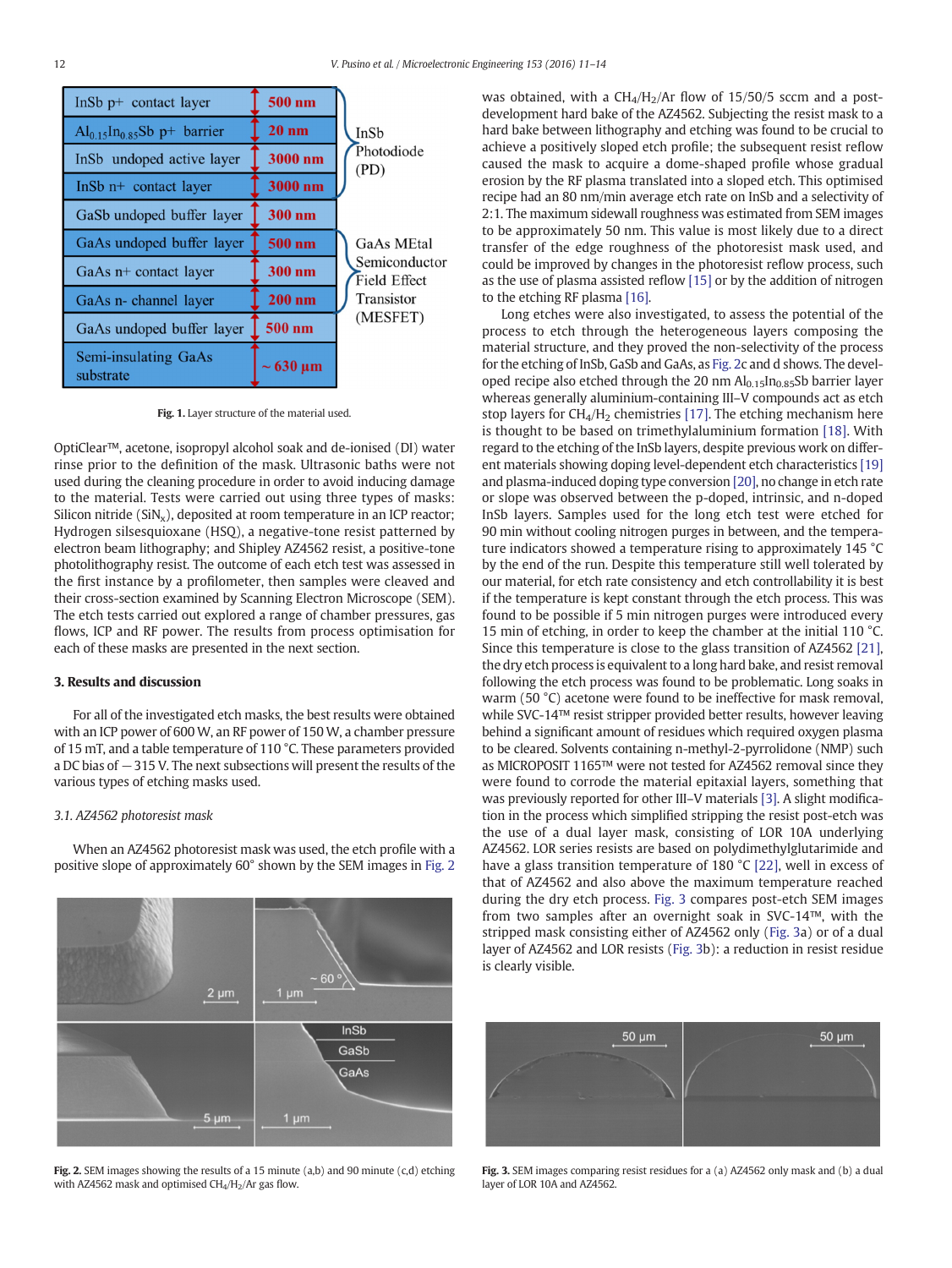<span id="page-2-0"></span>

Fig. 4. SEM images of samples etched with a hard mask: non-optimised (a) or optimised gas flow ratio (b) for a  $\text{SiN}_x$  mask; etched mesa (c) and its cross-section (d) if an HSQ mask was used with the optimised gas flow ratio.

#### 3.2. SiN<sub>x</sub> and HSO masks

When the process parameters described in [Section 3.1](#page-1-0) were used to etch samples with a  $\text{SiN}_x$  mask, an undercut profile was obtained, as shown in Fig. 4a. A nearly vertical profile (approximately 85 degrees) could instead be achieved with further dilution of the gases used, going from gas flow ratio of 15/50/5 sccm to 9/36/3 ratio, which gave the results shown in Fig. 4b. In both cases the etch rate was lower than with the AZ4562 mask, with 57 and 53 nm/min for the undercut and nearly vertical etch, respectively. Similar results were obtained by use of an HSQ mask, with the outcome shown in Fig. 4c and d. Again, the process employing more diluted gases provided an etch rate of 50 nm/min and a slope of approximately 85°. The smooth profile of the sidewall is a further confirmation that the etch roughness observed for the AZ4562 resist was due to the mask roughness. The use of hard masks was not investigated further since the purpose of this work was to achieve a positively sloped etch to facilitate metal interconnects.

#### 3.3. Plasma damage assessment

Ion bombardment experienced by the material during plasma processing can cause damage to the exposed surfaces [\[11\]](#page-3-0) and result in poorer operation of devices fabricated by dry etch when compared to those not subject to RF plasmas. In order to assess the effect of the developed etch process on our material structure, we fabricated two batches of InSb PDs, with the only difference between them being the mesa etching step. The reference wet etched devices underwent



Fig. 6. Photocurrent spectrum comparison between wet and dry etched InSb PDs.

the following fabrication processes: mesas were defined using standard photolithography techniques (Shipley Microposit S1818 series Photoresist), then the pattern was transferred onto the material by a subsequent wet etch in a solution of citric acid and hydrogen peroxide, a widespread wet etchant for InSb [\[2\]](#page-3-0), targeting an etch depth of 3.5 μm. The sizes of the fabricated mesa were squares with 800 μm side for ease of probing/bonding. Following wet etch and resist strip, Ohmic contacts were defined at the same time for the n-doped and p-doped layers using a bi-layer of photoresist to lift off a Ti–Au film deposited by metal evaporation. The annealing of the contacts was not necessary thanks to the narrow band-gap of InSb (0.17 eV at 300 K). The fabrication flow for the dry etch devices was identical to the reference ones except that AZ4562 was used as photolithographic mask and that the sample was etched in the ICP 180 tool for 45 min with the parameters mentioned in [Section 3.1](#page-1-0) to achieve a 3.5 μm etch depth.

I–V characterisation at room temperature and at 77 K was carried out for both samples, with the results shown in Fig. 5. At 300 K due to the narrow band-gap of InSb the I–V curve is dominated by thermally excited carriers and no rectification is present. A clear rectifying behaviour is instead observed at 77 K. It was observed that the dry etched devices provided better device uniformity with regards to the current measured under reverse bias. At room temperature an average dark current of −2 mA was measured under 5 mV reverse bias for both wet etch and dry etch cases, decreasing to approximately 100 μA (again for both cases) when the InSb PDs were cooled.



Fig. 5. Comparison between I-V characteristics of wet etched (a) and dry etched (b) 800 μm InSb PDs at room temperature (dashed red line) and cooled with liquid nitrogen (continuous blue line). (For interpretation of the references to colour in this figure legend, the reader is referred to the web version of this article.)